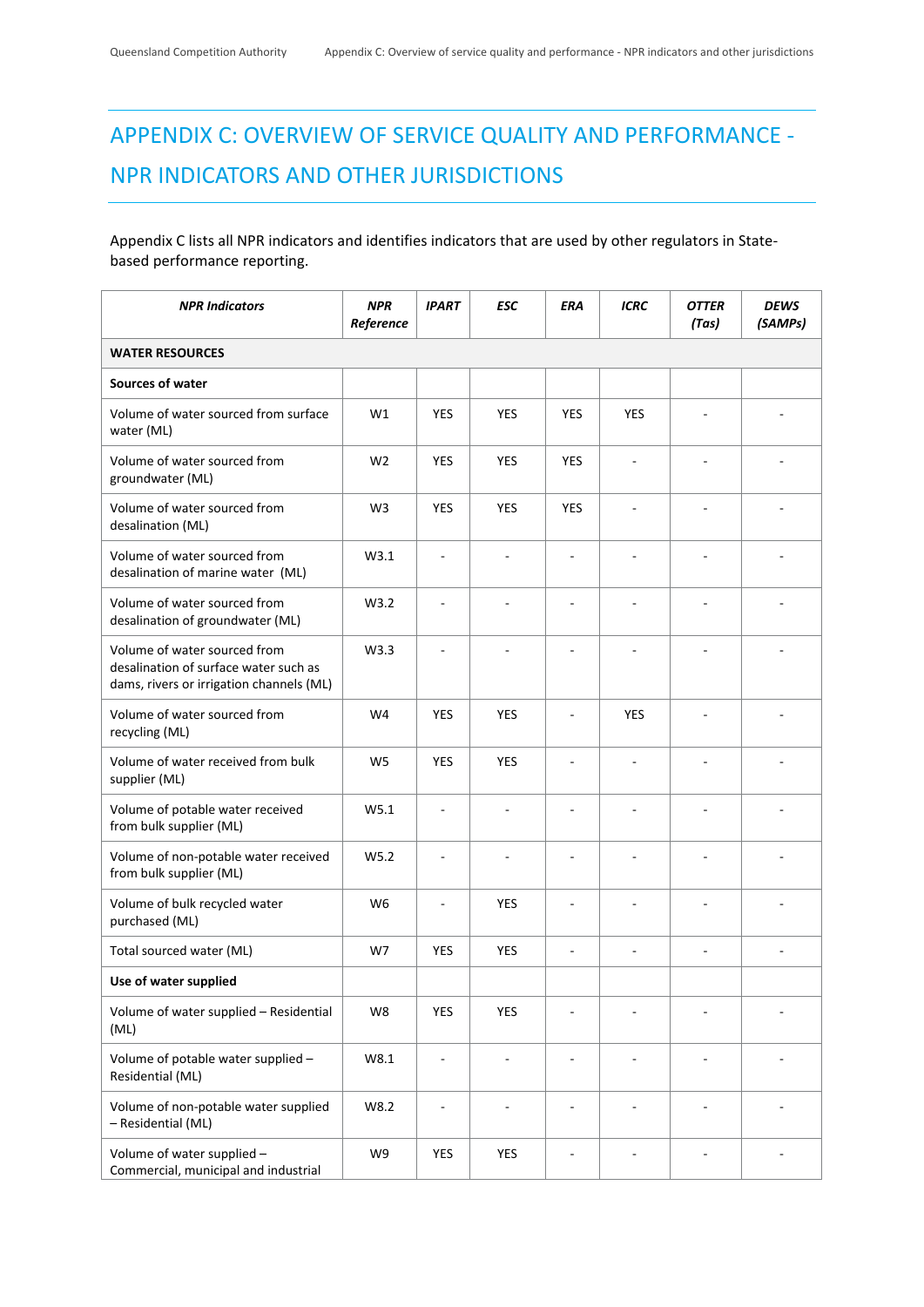| <b>NPR Indicators</b>                                                                                  | <b>NPR</b><br>Reference | <b>IPART</b>             | <b>ESC</b>               | <b>ERA</b> | <b>ICRC</b>              | <b>OTTER</b><br>(Tas) | <b>DEWS</b><br>(SAMPs) |
|--------------------------------------------------------------------------------------------------------|-------------------------|--------------------------|--------------------------|------------|--------------------------|-----------------------|------------------------|
| (ML)                                                                                                   |                         |                          |                          |            |                          |                       |                        |
| Volume of potable water supplied -<br>Commercial, municipal and industrial<br>(ML)                     | W9.1                    |                          |                          |            |                          |                       |                        |
| Volume of non-potable water supplied<br>- Commercial, municipal and industrial<br>(ML)                 | W9.2                    | ä,                       |                          |            |                          | ÷,                    |                        |
| Volume of water supplied - Other (ML)                                                                  | W10                     | <b>YES</b>               | $\overline{\phantom{a}}$ | ÷,         | $\overline{\phantom{a}}$ | $\sim$                | Ĭ.                     |
| Volume of non-revenue water (ML)                                                                       | W10.1                   | $\overline{\phantom{a}}$ |                          |            | ÷,                       |                       |                        |
| Volume of non-potable water supplied<br>- Other (ML)                                                   | W10.2                   |                          |                          |            |                          |                       |                        |
| Volume of water supplied - Managed<br>aquifer recharge (ML)                                            | W10.3                   |                          |                          |            |                          |                       |                        |
| Volume of water supplied -<br>Agricultural irrigation (ML)                                             | W10.4                   |                          |                          |            |                          |                       |                        |
| Total urban water supplied (ML)                                                                        | W11                     | $\sim$                   |                          | <b>YES</b> | $\overline{\phantom{a}}$ | ÷,                    |                        |
| Total urban potable water supplied<br>(ML)                                                             | W11.1                   | ÷,                       |                          |            |                          |                       |                        |
| Total urban non-potable water<br>supplied (ML)                                                         | W11.2                   | ä,                       |                          |            |                          |                       |                        |
| Total volume of potable water<br>produced (ML)                                                         | W11.3                   | $\sim$                   |                          | ٠          |                          | ä,                    |                        |
| Average annual residential water<br>supplied (kL/property)                                             | W12                     | <b>YES</b>               | <b>YES</b>               | <b>YES</b> |                          |                       |                        |
| Volume of water supplied -<br>Environmental flows (ML)                                                 | W13                     |                          |                          |            | YES (GL,<br>%)           |                       |                        |
| Volume of bulk water exports (ML)                                                                      | W14                     |                          | <b>YES</b>               |            | $\sim$                   |                       |                        |
| Volume of potable bulk water exports<br>(ML)                                                           | W14.1                   |                          | YES                      |            |                          |                       |                        |
| Volume of non-potable bulk water<br>exports (ML)                                                       | W14.2                   |                          | <b>YES</b>               |            |                          |                       |                        |
| Volume of bulk recycled water exports<br>(ML)                                                          | W15                     |                          | YES                      |            |                          |                       |                        |
| <b>Sewage collected</b>                                                                                |                         |                          |                          |            |                          |                       |                        |
| Volume of sewage collected -<br>Residential sewage, non-residential<br>sewage and non-trade waste (ML) | W16                     |                          |                          |            |                          |                       |                        |
| Volume of sewage collected -Trade<br>waste (ML)                                                        | W17                     |                          |                          |            |                          |                       |                        |
| Total sewage collected (ML)                                                                            | W18                     | <b>YES</b>               | <b>YES</b>               | ÷,         | <b>YES</b>               | $\sim$                |                        |
| Volume of sewage supplied to other<br>infrastructure operators (ML)                                    | W18.1                   |                          |                          |            |                          |                       |                        |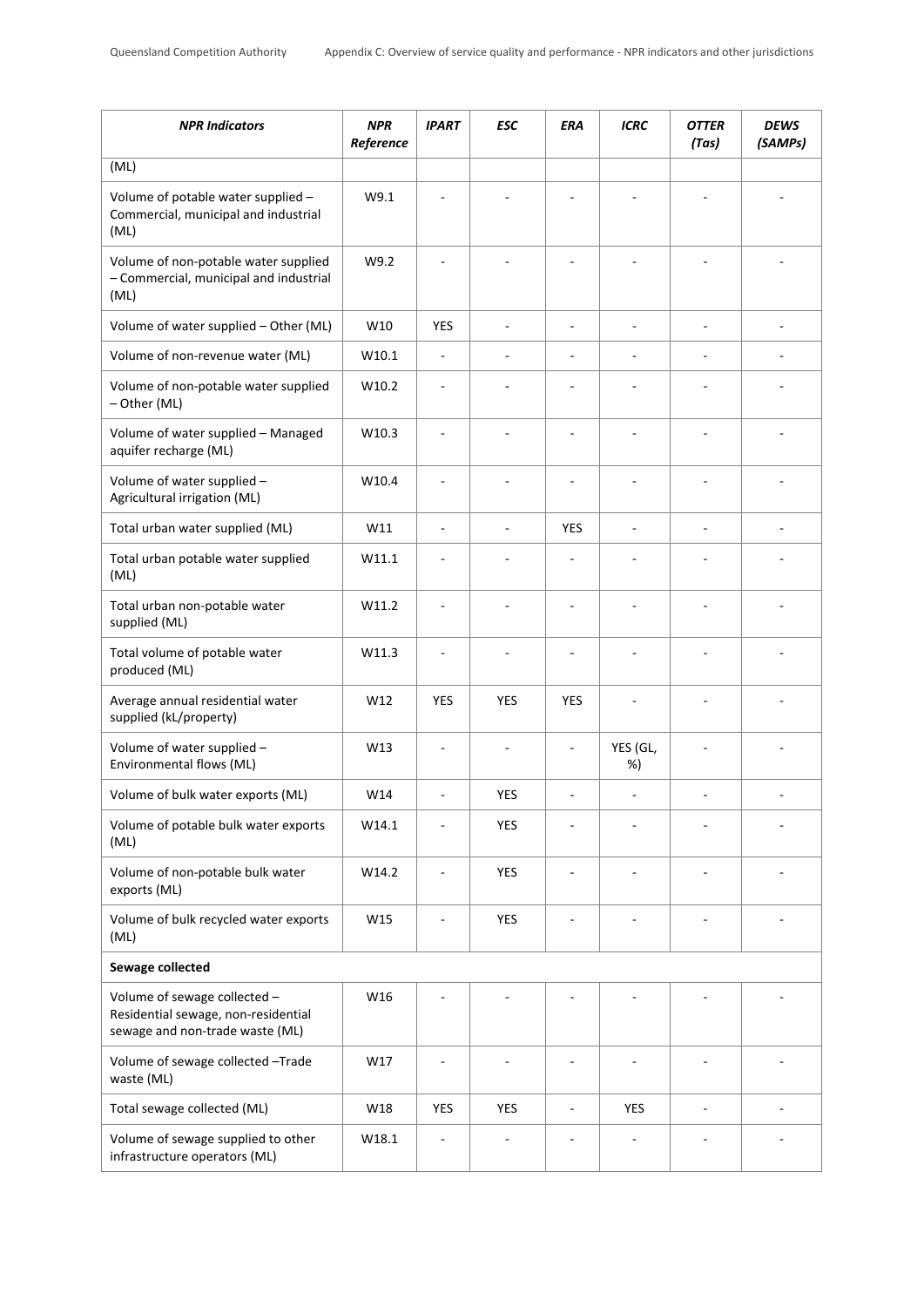| <b>NPR Indicators</b>                                                                            | <b>NPR</b><br>Reference | <b>IPART</b> | <b>ESC</b> | ERA        | ICRC       | <b>OTTER</b><br>(Tas) | <b>DEWS</b><br>(SAMPs) |
|--------------------------------------------------------------------------------------------------|-------------------------|--------------|------------|------------|------------|-----------------------|------------------------|
| Volume of sewage received from other<br>infrastructure operators (ML)                            | W18.2                   | $\sim$       |            |            |            |                       |                        |
| Volume of sewage taken from sewer<br>mining (ML)                                                 | W18.3                   |              |            |            |            |                       |                        |
| Volume of sewage measured at inlet to<br>treatment works (ML)                                    | W18.4                   |              |            |            |            |                       |                        |
| Volume of treated sewage effluent<br>(ML)                                                        | W18.5                   |              |            |            | ä,         |                       |                        |
| Sewage collected per property<br>(kL/property)                                                   | W19                     | <b>YES</b>   |            | <b>YES</b> | <b>YES</b> |                       |                        |
| Uses of recycled water and stormwater                                                            |                         |              |            |            |            |                       |                        |
| Volume of recycled water supplied -<br>Residential (ML)                                          | W20                     | <b>YES</b>   |            |            |            |                       |                        |
| Volume of recycled water supplied -<br>Commercial, municipal and industrial<br>(ML)              | W21                     | <b>YES</b>   |            | <b>YES</b> |            |                       |                        |
| Volume of recycled water supplied -<br>Agricultural (ML)                                         | W22                     | <b>YES</b>   |            | <b>YES</b> | ÷,         |                       | ä,                     |
| Volume of recycled water supplied -<br>Environmental (ML)                                        | W <sub>23</sub>         | <b>YES</b>   | ä,         | <b>YES</b> | ä,         | Ĭ.                    | ä,                     |
| Volume of recycled water supplied -<br>On-site (ML)                                              | W24                     | <b>YES</b>   |            | <b>YES</b> |            |                       |                        |
| Volume of recycled water supplied -<br>Other (ML)                                                | W <sub>25</sub>         | ä,           |            | <b>YES</b> |            |                       |                        |
| Volume of recycled water supplied -<br>Managed aquifer recharge (ML)                             | W25.1                   |              |            |            |            |                       |                        |
| Total recycled water supplied (ML)                                                               | W26                     |              | <b>YES</b> | <b>YES</b> |            |                       |                        |
| Recycled water (per cent of effluent<br>recycled) (%)                                            | W27                     |              | <b>YES</b> | <b>YES</b> |            |                       |                        |
| Total volume of urban stormwater<br>discharges from a stormwater<br>discharge point (ML)         | W28                     |              |            |            |            |                       |                        |
| Volume of urban stormwater supplied<br>to other infrastructure operators (ML)                    | W28.1                   |              |            |            |            |                       |                        |
| Volume of urban stormwater received<br>from other infrastructure operators<br>(ML)               | W28.2                   |              |            |            |            |                       |                        |
| Volume of urban stormwater supplied<br>for managed aquifer recharge (ML)                         | W28.3                   |              |            |            |            |                       |                        |
| Volume of urban stormwater used<br>(ML)                                                          | W28.4                   |              |            |            |            |                       |                        |
| Total volume of treated and untreated<br>sewage discharges from a sewage<br>discharge point (ML) | W29                     |              |            |            |            |                       |                        |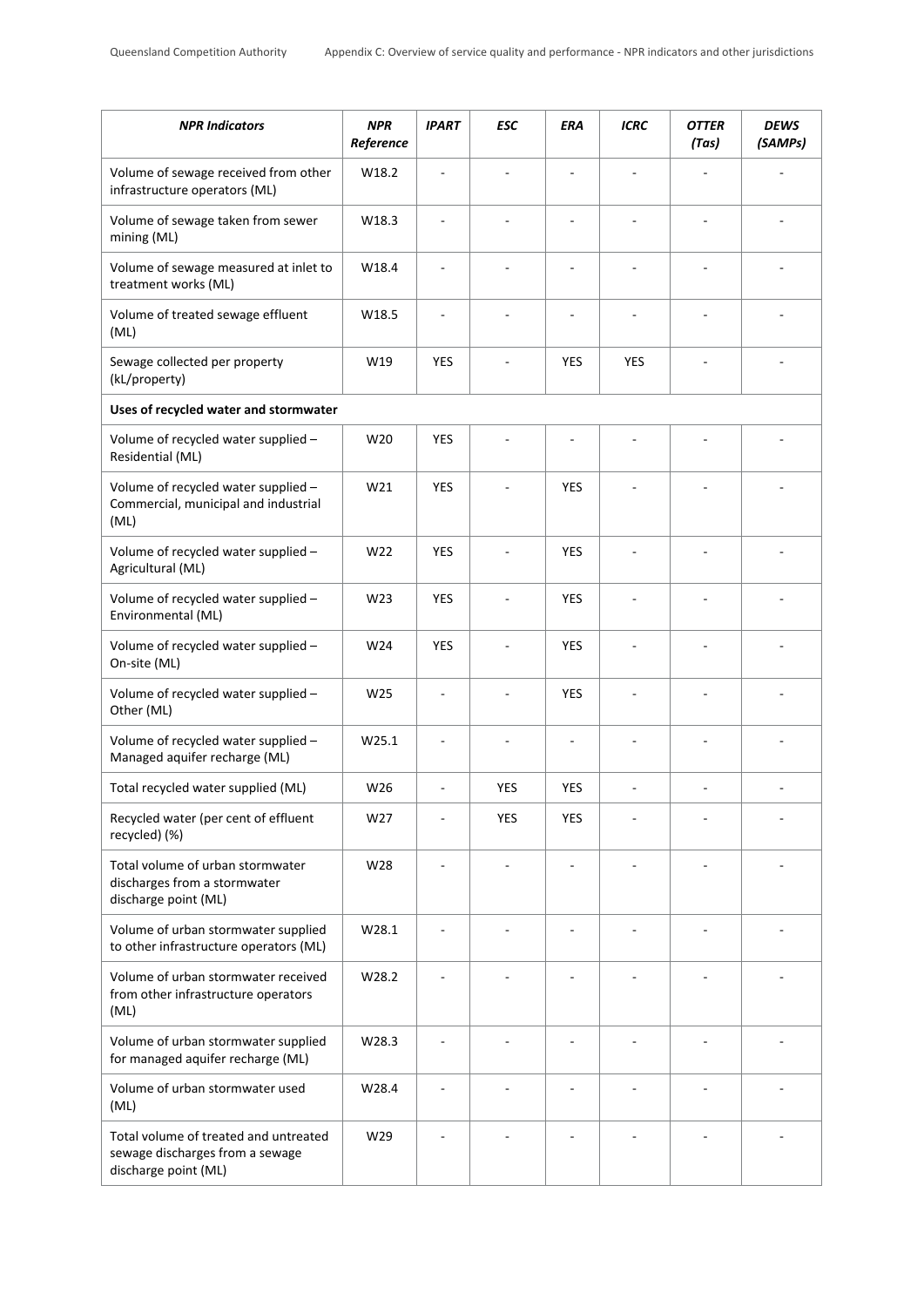| <b>NPR Indicators</b>                                                    | <b>NPR</b><br>Reference | <b>IPART</b>             | <b>ESC</b> | ERA                      | ICRC                   | <b>OTTER</b><br>(Tas) | <b>DEWS</b><br>(SAMPs) |
|--------------------------------------------------------------------------|-------------------------|--------------------------|------------|--------------------------|------------------------|-----------------------|------------------------|
| <b>ASSET DATA</b>                                                        |                         |                          |            |                          |                        |                       |                        |
| Number of water treatment plants<br>providing full treatment (No.)       | A1                      |                          | <b>YES</b> |                          |                        |                       |                        |
| Length of water mains (km)                                               | A2                      | ÷,                       | ÷,         | YES                      | <b>YES</b>             |                       | ä,                     |
| Properties served per km of water<br>main (No./km)                       | A <sub>3</sub>          | ÷,                       | ÷          | <b>YES</b>               | ÷                      |                       |                        |
| Number of sewage treatment plants<br>(No.)                               | A4                      | ÷,                       | <b>YES</b> | ÷,                       | ä,                     | Ĭ.                    | ÷,                     |
| Length of sewerage mains and<br>channels (km)                            | A <sub>5</sub>          | ä,                       | ÷,         | <b>YES</b>               | ä,                     | ÷,                    | ä,                     |
| Properties served per km of sewer<br>main (No./km)                       | A <sub>6</sub>          |                          | ÷,         | <b>YES</b>               | ÷,                     |                       |                        |
| Number of recycled water treatment<br>plants (No.)                       | A7                      | ÷,                       |            | $\overline{\phantom{a}}$ |                        | ٠                     |                        |
| Water main breaks (No. per 100 km of<br>water main)                      | A8                      | <b>YES</b>               | <b>YES</b> | <b>YES</b>               | YES                    |                       | <b>YES</b>             |
| <b>WATER LOSS</b>                                                        |                         |                          |            |                          |                        |                       |                        |
| Infrastructure leakage index (ILI)                                       | A <sub>9</sub>          | ÷,                       | <b>YES</b> | $\blacksquare$           | ÷,                     | ÷,                    | -                      |
| Real losses (L/service connection/day)                                   | A10                     | <b>YES</b>               | <b>YES</b> | ÷                        | ٠                      | ÷,                    | <b>YES</b>             |
| Real losses (kL/km water main/day)                                       | A11                     | $\overline{\phantom{a}}$ | <b>YES</b> | $\overline{\phantom{a}}$ | ÷,                     | ÷,                    |                        |
| Sewerage mains breaks and chokes<br>(No. per 100 km of sewer main)       | A14                     | <b>YES</b>               | <b>YES</b> | <b>YES</b>               | <b>YES</b><br>(number) | <b>YES</b>            | <b>YES</b>             |
| Property connection sewer breaks and<br>chokes (No. per 1000 properties) | A15                     | ä,                       | ä,         |                          | <b>YES</b><br>(number) | <b>YES</b>            |                        |
| <b>CUSTOMERS</b>                                                         |                         |                          |            |                          |                        |                       |                        |
| Population receiving water supply<br>services (000s)                     | C1                      |                          |            |                          |                        |                       |                        |
| Connected Residential properties -<br>Water supply (000s)                | C <sub>2</sub>          |                          |            | <b>YES</b>               | <b>YES</b>             |                       |                        |
| Connected Non-residential properties<br>- Water supply (000s)            | C <sub>3</sub>          | ä,                       |            |                          | <b>YES</b>             | ÷,                    |                        |
| Total connected properties - Water<br>supply (000s)                      | C <sub>4</sub>          | ä,                       |            |                          |                        |                       |                        |
| Population receiving sewage services<br>(000s)                           | C <sub>5</sub>          |                          |            |                          |                        |                       |                        |
| Connected Residential properties -<br>Sewerage (000s)                    | C6                      |                          |            |                          |                        |                       |                        |
| Connected Non-residential properties<br>- Sewerage (000s)                | C7                      | ÷                        |            |                          | ÷                      | ÷,                    |                        |
| Total connected properties - Sewerage<br>(000s)                          | C8                      |                          |            | <b>YES</b>               |                        |                       |                        |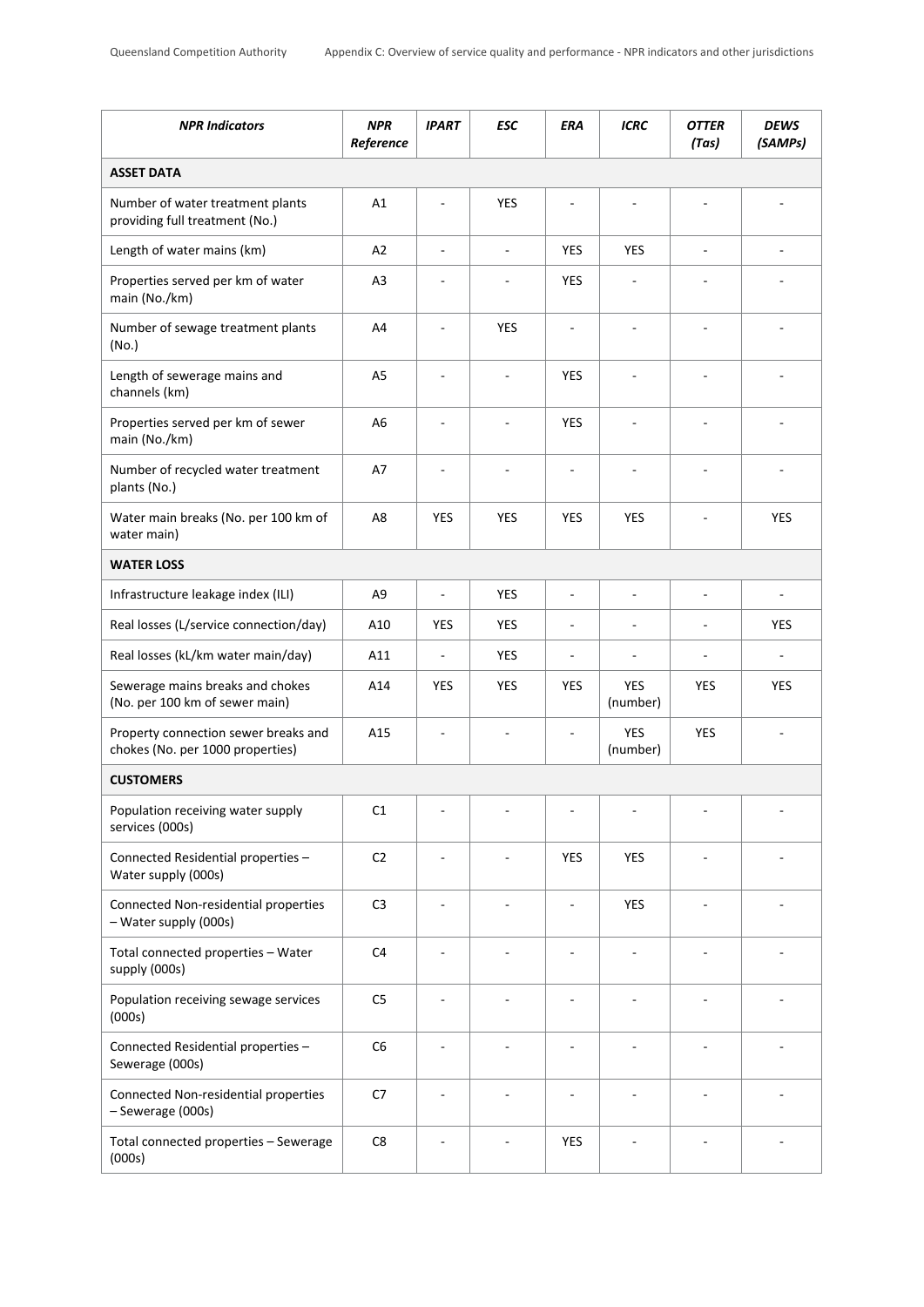| <b>NPR Indicators</b>                                                                         | <b>NPR</b><br>Reference | <b>IPART</b>  | <b>ESC</b>                   | ERA                      | <b>ICRC</b>              | <b>OTTER</b><br>(Tas)    | <b>DEWS</b><br>(SAMPs) |
|-----------------------------------------------------------------------------------------------|-------------------------|---------------|------------------------------|--------------------------|--------------------------|--------------------------|------------------------|
| Water quality complaints (No. per<br>1000 properties)                                         | C <sub>9</sub>          | <b>YES</b>    | YES                          | <b>YES</b>               | <b>YES</b><br>(number)   |                          | <b>YES</b>             |
| Water service complaints (No. per<br>1000 properties)                                         | C10                     |               | YES /100<br>customers        | YES                      | <b>YES</b><br>(number)   |                          |                        |
| Sewerage service complaints (No. per<br>1000 properties)                                      | C11                     | ä,            | <b>YES /100</b><br>customers | <b>YES</b>               | <b>YES</b><br>(number)   |                          |                        |
| Billing and account complaints - water<br>and sewerage<br>(No. Per 1000 properties)           | C12                     |               | YES /100<br>customers        | YES                      | <b>YES</b><br>(number)   |                          |                        |
| Total water and sewerage complaints<br>(No. per 1000 properties)                              | C13                     | <b>YES</b>    | YES                          | <b>YES</b>               |                          |                          |                        |
| Percentage of calls answered by an<br>operator within 30 seconds (%)                          | C <sub>14</sub>         | <b>YES</b>    | YES                          | YES                      |                          |                          |                        |
| Average duration of an unplanned<br>interruption - Water (minutes)                            | C <sub>15</sub>         | <b>YES</b>    | YES                          | YES                      | <b>YES</b>               | <b>YES</b>               | <b>YES</b>             |
| Average sewerage interruption<br>(minutes)                                                    | C16                     | <b>YES</b>    |                              |                          | <b>YES</b>               | $\overline{\phantom{a}}$ |                        |
| Incidence of unplanned interruptions -<br>Water<br>(No. per 1000 properties)                  | C17                     | <b>YES</b>    | YES                          | YES                      | <b>YES</b>               |                          | <b>YES</b>             |
| Number of restrictions applied for non-<br>payment of water bill<br>(No. per 1000 properties) | C18                     | <b>YES</b>    | <b>YES</b>                   |                          |                          | <b>YES</b>               |                        |
| Number of legal actions applied for<br>non-payment of water bill (No. per<br>1000 properties) | C19                     |               | YES                          |                          |                          |                          |                        |
| <b>ENVIRONMENT</b>                                                                            |                         |               |                              |                          |                          |                          |                        |
| Per cent of sewage treated to a<br>primary level (%)                                          | E1                      | <b>YES</b>    | YES                          | YES                      |                          |                          |                        |
| Per cent of sewage treated to a<br>secondary level (%)                                        | E <sub>2</sub>          | <b>YES</b>    | <b>YES</b>                   | <b>YES</b>               |                          |                          |                        |
| Per cent of sewage treated to a tertiary<br>or advanced level (%)                             | E <sub>3</sub>          | <b>YES</b>    | <b>YES</b>                   | <b>YES</b>               | $\overline{a}$           | $\overline{\phantom{a}}$ |                        |
| Per cent of sewage volume treated<br>that was compliant (%)                                   | E4                      | <b>YES</b>    | <b>YES</b>                   | <b>YES</b>               |                          |                          |                        |
| Number of sewage treatment plants<br>compliant at all times (e.g. 5 of 6)                     | E <sub>5</sub>          | $\frac{1}{2}$ | <b>YES</b>                   | <b>YES</b>               | $\overline{\phantom{a}}$ | $\sim$                   |                        |
| Public disclosure of your sewage<br>treatment plant's performance<br>(yes/no)                 | E <sub>6</sub>          |               |                              |                          |                          |                          |                        |
| Compliance with environmental<br>regulator - Sewerage (yes/no)                                | E7                      | ÷,            | ٠                            | $\overline{\phantom{a}}$ | ÷,                       | $\overline{\phantom{a}}$ |                        |
| Per cent of biosolids reused (%)                                                              | E8                      | <b>YES</b>    | YES                          |                          | $\overline{\phantom{a}}$ | $\overline{\phantom{a}}$ |                        |
| Greenhouse gas emissions - Water<br>(tonnes CO <sub>2</sub> -equivalents per 1000             | E9                      |               | YES                          |                          |                          |                          |                        |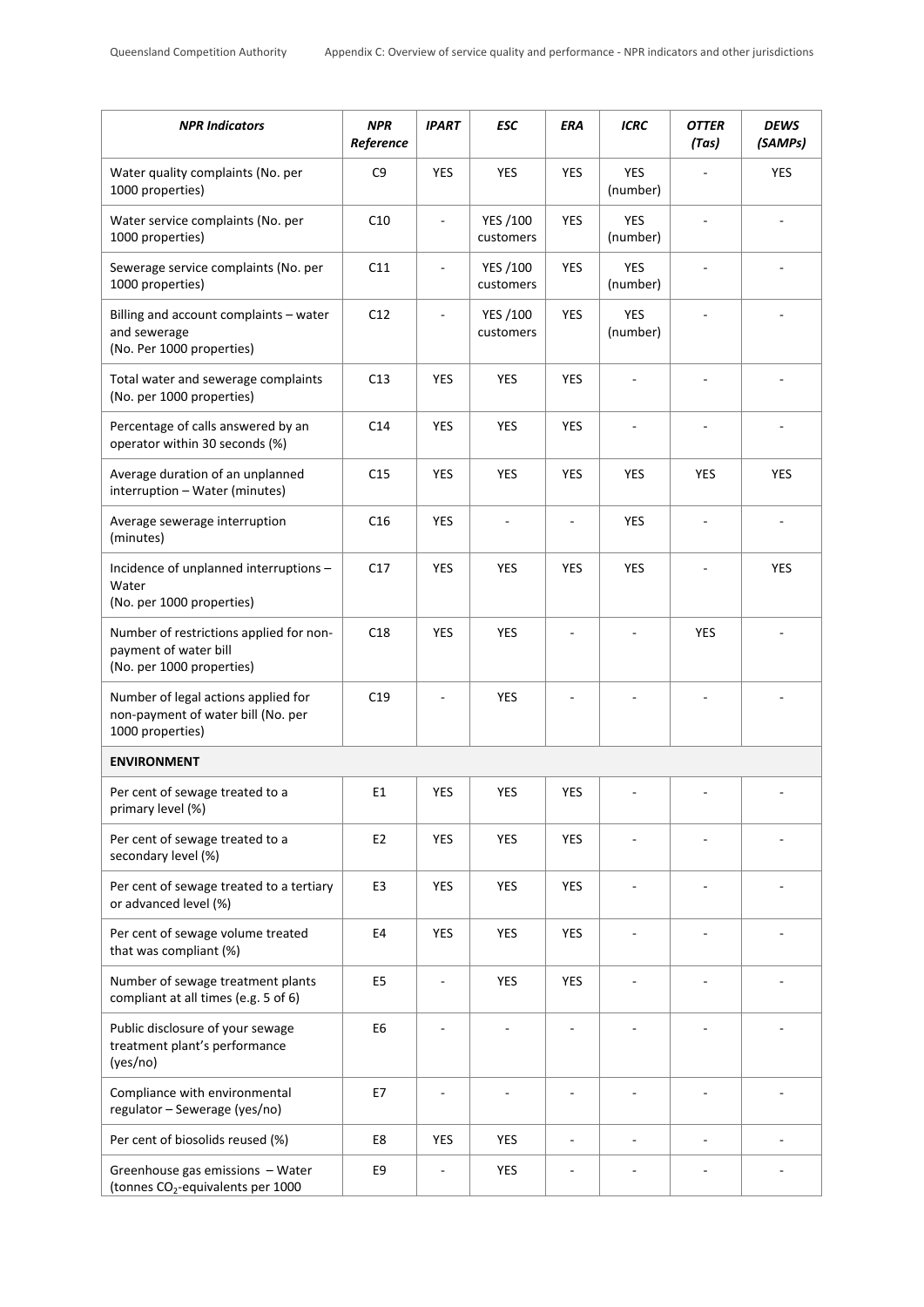| <b>NPR Indicators</b>                                                                                                      | <b>NPR</b><br>Reference | <b>IPART</b>             | ESC        | ERA        | <b>ICRC</b> | <b>OTTER</b><br>(Tas) | <b>DEWS</b><br>(SAMPs) |
|----------------------------------------------------------------------------------------------------------------------------|-------------------------|--------------------------|------------|------------|-------------|-----------------------|------------------------|
| connected water properties)                                                                                                |                         |                          |            |            |             |                       |                        |
| Greenhouse gas emissions - Bulk<br>utility water (tonnes CO <sub>2</sub> -equivalents<br>per ML)                           | E9.1                    |                          | YES        |            |             |                       |                        |
| Greenhouse gas emissions - Sewerage<br>(tonnes CO <sub>2</sub> -equivalents per 1000<br>connected sewerage properties)     | E10                     |                          | <b>YES</b> |            |             |                       |                        |
| Greenhouse gas emissions - Bulk utility<br>sewerage (tonnes CO <sub>2</sub> -equivalents per<br>ML)                        | E10.1                   |                          | <b>YES</b> |            |             |                       |                        |
| Net Greenhouse gas emissions $-$ Other<br>(net tonnes CO <sub>2</sub> -equivalents per 1000<br>connected water properties) | E11                     |                          | <b>YES</b> |            |             |                       |                        |
| Net greenhouse gas emissions - Bulk<br>utility other (net tonnes<br>CO <sub>2</sub> -equivalents per ML)                   | E11.1                   |                          | <b>YES</b> |            |             |                       |                        |
| Total net greenhouse gas emissions<br>(net tonnes CO <sub>2</sub> -equivalents per 1000<br>connected water properties)     | E12                     | YES                      | <b>YES</b> |            |             |                       |                        |
| Total net greenhouse gas emissions -<br>Bulk utility (net tonnes CO <sub>2</sub> -equivalents<br>per ML)                   | E12.1                   |                          | <b>YES</b> |            |             |                       |                        |
| Sewer overflows reported to<br>environmental regulator<br>(No. per 100 km of sewer main)                                   | E13                     |                          |            | <b>YES</b> |             |                       |                        |
| <b>PRICING AND FINANCE</b>                                                                                                 |                         |                          |            |            |             |                       |                        |
| Water                                                                                                                      |                         |                          |            |            |             |                       |                        |
| Tariff structure (text) (Description)                                                                                      | P1                      |                          |            |            |             |                       |                        |
| Free water allowance (kL/property)                                                                                         | P1.1                    |                          |            |            |             |                       |                        |
| Fixed charge (\$/property) (Basis for<br>charge)                                                                           | P1.2                    |                          |            |            | YES         |                       |                        |
| Usage charge 1st step (\$/kl) Up to kL                                                                                     | P1.3                    | $\overline{\phantom{a}}$ | ÷,         | ÷          | <b>YES</b>  | ÷,                    |                        |
| Usage charge 2nd step (\$/kl) From kL<br>to kL                                                                             | P1.4                    |                          |            |            | YES         |                       |                        |
| Usage charge 3rd step (\$/kl) From kL<br>to kL                                                                             | P1.5                    |                          |            |            | ÷           |                       |                        |
| Usage charge 4th step (\$/kl) From kL<br>to kL                                                                             | P1.6                    |                          |            |            |             |                       |                        |
| Usage charge 5th step (\$/kl) From kL<br>to kL                                                                             | P1.7                    |                          |            |            |             |                       |                        |
| Usage charge 6th step (\$/kl) From kL<br>to kL                                                                             | P1.8                    |                          |            |            |             |                       |                        |
| Usage charge 7th step (\$/kl) From kL<br>to kL                                                                             | P1.9                    |                          |            |            |             |                       |                        |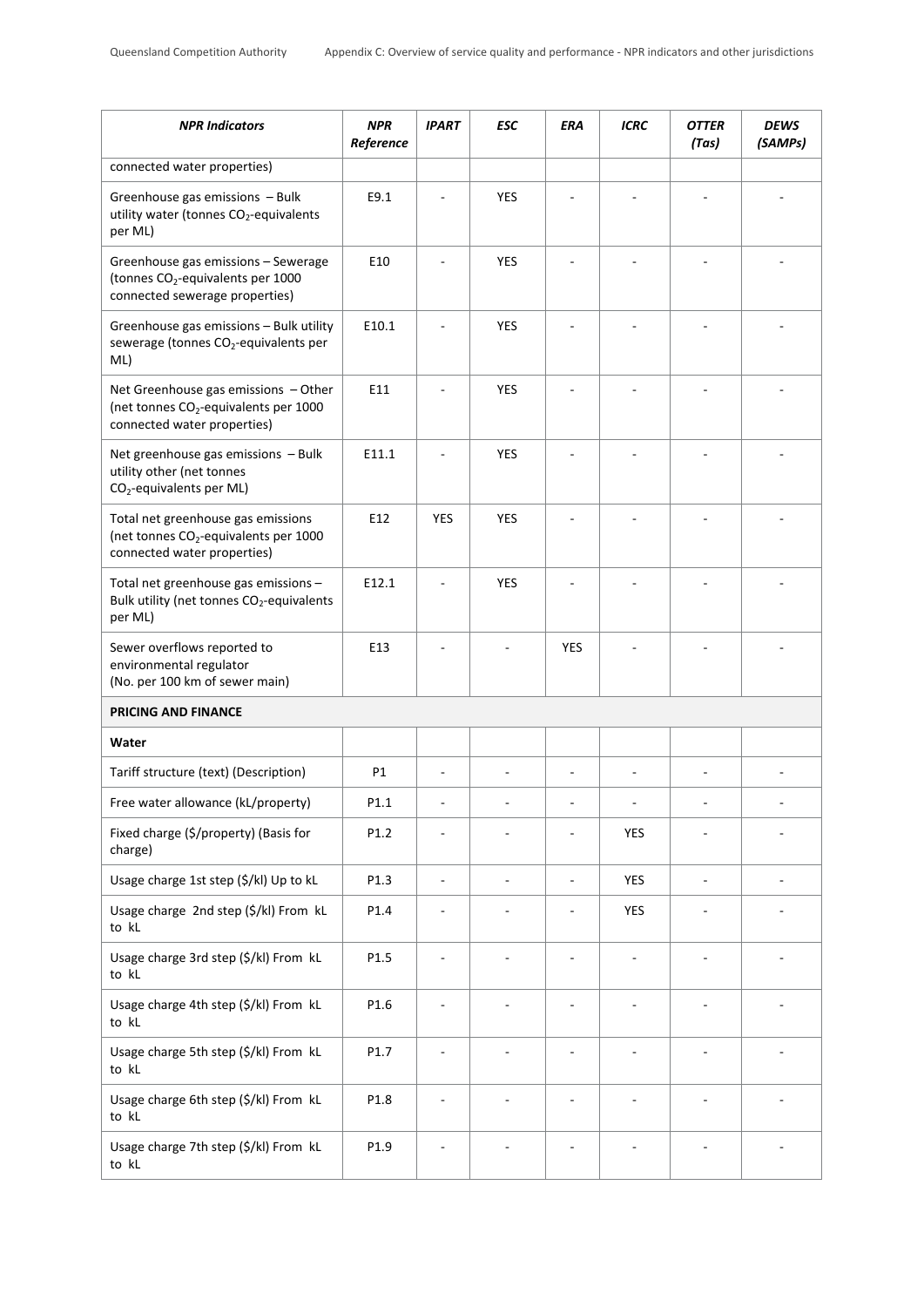| <b>NPR Indicators</b>                                           | <b>NPR</b><br>Reference | <b>IPART</b>                 | <b>ESC</b>               | ERA                      | <b>ICRC</b>              | <b>OTTER</b><br>(Tas)    | <b>DEWS</b><br>(SAMPs)       |
|-----------------------------------------------------------------|-------------------------|------------------------------|--------------------------|--------------------------|--------------------------|--------------------------|------------------------------|
| Usage charge 8th step (\$/kl) From kL<br>to kL                  | P1.10                   |                              |                          |                          |                          |                          |                              |
| Usage charge 9th step (\$/kl) From kL<br>to kL                  | P1.11                   |                              |                          |                          |                          |                          |                              |
| Special levies (\$/property)<br>(Description)                   | P1.12                   |                              |                          |                          |                          |                          |                              |
| Income from special levies retained by<br>utility? (yes/no)     | P1.13                   | ٠                            |                          | $\overline{\phantom{a}}$ | ÷,                       | ÷,                       | ٠                            |
| Annual bill based on 200 kL/a (\$)                              | P <sub>2</sub>          | ÷,                           | L,                       | ÷,                       | $\sim$                   | ÷,                       | ÷,                           |
| Average annual residential water<br>supplied (kL)               | P <sub>2.1</sub>        | ÷,                           |                          | $\overline{a}$           | ä,                       |                          |                              |
| Typical residential bill (\$)                                   | P3                      | L,                           |                          | ÷,                       | ÷,                       |                          |                              |
| Number of meter readings per annum<br>(No.)                     | P3.1                    |                              |                          |                          |                          |                          |                              |
| Number of bills per annum (No.)                                 | P3.2                    | ä,                           | ÷,                       | $\overline{\phantom{a}}$ | $\overline{\phantom{a}}$ | ÷,                       | ÷,                           |
| Sewerage                                                        |                         |                              |                          |                          |                          |                          |                              |
| Tariff structure                                                | P <sub>4</sub>          | ÷,                           | ÷,                       | ä,                       | ÷,                       | L.                       | ÷,                           |
| Fixed charge (\$/property)                                      | P4.1                    | ä,                           |                          | $\overline{a}$           | YES                      | $\overline{a}$           |                              |
| Usage charge (\$/kl)                                            | P4.2                    | ä,                           | ÷,                       | ÷,                       | $\overline{\phantom{a}}$ | $\overline{\phantom{a}}$ | ÷                            |
| Special levies (\$/property)                                    | P4.3                    | ä,                           | ÷,                       | $\overline{\phantom{a}}$ | $\overline{\phantom{a}}$ | ÷,                       | ä,                           |
| Income from special levies retained by<br>utility? (yes/no)     | P4.4                    | ÷,                           |                          | ä,                       |                          | ÷,                       | ä,                           |
| Annual bill based on 200kL/a (\$)                               | P <sub>5</sub>          | ÷,                           | $\overline{a}$           | $\overline{\phantom{a}}$ | $\overline{\phantom{a}}$ | ÷,                       | ÷,                           |
| Typical residential bill (\$)                                   | P <sub>6</sub>          | ÷,                           | -                        | $\overline{a}$           | ÷,                       | $\overline{a}$           | ÷                            |
| Number of bills per annum (No.)                                 | P6.1                    | $\overline{\phantom{m}}$     |                          | $\overline{\phantom{a}}$ | $\overline{\phantom{a}}$ | $\overline{a}$           | $\overline{\phantom{a}}$     |
| Water supply and sewerage                                       |                         |                              |                          |                          |                          |                          |                              |
| Annual bill based on 200kL/a (\$)                               | P7                      | $\frac{1}{2}$                | ÷,                       | $\overline{\phantom{a}}$ | $\overline{\phantom{a}}$ | $\overline{\phantom{a}}$ | ÷,                           |
| Typical residential bill (\$)                                   | P8                      | $\overline{a}$               | ÷,                       | $\overline{\phantom{a}}$ | YES                      | $\blacksquare$           | ÷                            |
| Revenue                                                         |                         |                              |                          |                          |                          |                          |                              |
| Total Revenue - Water (\$000)                                   | F1                      | $\qquad \qquad \blacksquare$ | $\overline{\phantom{a}}$ | $\blacksquare$           | <b>YES</b>               | $\overline{\phantom{a}}$ | $\qquad \qquad \blacksquare$ |
| Total Revenue - Sewerage (\$000)                                | F <sub>2</sub>          | $\qquad \qquad \blacksquare$ | -                        | $\blacksquare$           | <b>YES</b>               | $\overline{a}$           | $\qquad \qquad \blacksquare$ |
| Total Income for utility (\$000)                                | F3                      | $\overline{a}$               | ÷,                       | $\overline{\phantom{a}}$ | $\overline{\phantom{a}}$ | $\overline{a}$           | ÷                            |
| Residential revenue from usage<br>charges - Water (%)           | F4                      |                              |                          | $\overline{\phantom{a}}$ | ÷,                       |                          | ÷                            |
| Revenue per property for water supply<br>services (\$/property) | F <sub>5</sub>          | $\overline{a}$               |                          | ÷,                       | ÷                        |                          |                              |
| Revenue for water supply services<br>(\$/ML) - Bulk utility     | F5.1                    | ÷,                           |                          | $\overline{\phantom{a}}$ | ÷                        | ÷,                       | ÷,                           |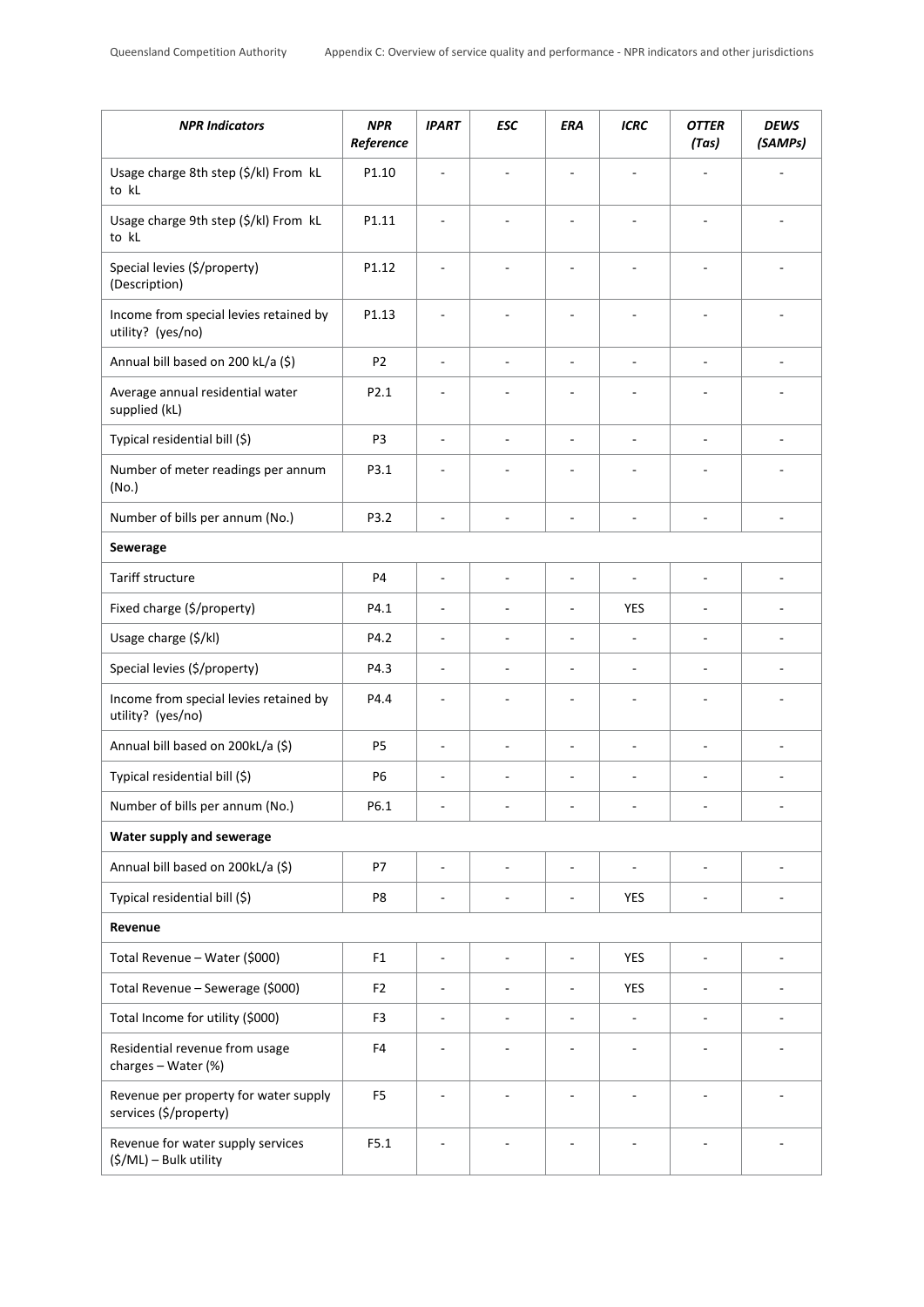| <b>NPR Indicators</b>                                                | <b>NPR</b><br>Reference | <b>IPART</b>             | <b>ESC</b>               | ERA                      | <b>ICRC</b>    | <b>OTTER</b><br>(Tas)    | <b>DEWS</b><br>(SAMPs) |
|----------------------------------------------------------------------|-------------------------|--------------------------|--------------------------|--------------------------|----------------|--------------------------|------------------------|
| Revenue per property for sewerage<br>services (\$/property)          | F <sub>6</sub>          |                          |                          |                          | <b>YES</b>     |                          |                        |
| Revenue for sewerage services - Bulk<br>utility (\$/ML)              | F6.1                    | $\overline{a}$           | $\overline{a}$           | $\overline{\phantom{a}}$ | $\overline{a}$ | $\overline{\phantom{a}}$ |                        |
| Income per property for utility<br>(\$/property)                     | F7                      |                          | $\overline{\phantom{a}}$ |                          |                | $\overline{\phantom{a}}$ |                        |
| Income for whole of utility - Bulk<br>utility (\$/ML)                | F7.1                    | ä,                       |                          |                          |                | ä,                       |                        |
| Revenue from community service<br>obligations (\$)                   | F8                      | ÷.                       |                          |                          |                |                          |                        |
| Written-down value of fixed water<br>supply assets (\$000s)          | F <sub>9</sub>          | ä,                       |                          |                          |                | ÷,                       |                        |
| Written-down value of fixed sewerage<br>assets (\$000s)              | F10                     |                          |                          |                          |                |                          |                        |
| Costs                                                                |                         |                          |                          |                          |                |                          |                        |
| Operating cost - Water (\$/property)                                 | F11                     | $\bar{a}$                | ÷,                       | Ĭ.                       |                | ÷,                       |                        |
| Operating cost - Bulk utility water<br>(S/ML)                        | F11.1                   |                          |                          |                          |                |                          |                        |
| Operating cost - Sewerage<br>(\$/property)                           | F <sub>12</sub>         | ÷,                       |                          | ÷                        | ۰              | $\overline{\phantom{a}}$ |                        |
| Operating cost - Bulk utility sewerage<br>(S/ML)                     | F12.1                   |                          |                          |                          |                |                          |                        |
| Combined operating cost water and<br>sewerage (\$/property)          | F13                     | <b>YES</b>               |                          |                          |                | L,                       |                        |
| Combined operating cost - Bulk utility<br>water and sewerage (\$/ML) | F13.1                   |                          |                          |                          |                | ÷,                       |                        |
| Capex                                                                |                         |                          |                          |                          |                |                          |                        |
| Total water supply capital expenditure<br>(5000s)                    | F14                     |                          |                          |                          | <b>YES</b>     |                          |                        |
| Total sewerage capital expenditure<br>(5000s)                        | F <sub>15</sub>         | ä,                       |                          |                          | YES            |                          |                        |
| Total capital expenditure for water and<br>sewerage (\$000s)         | F <sub>16</sub>         | $\overline{\phantom{a}}$ |                          |                          |                |                          |                        |
| Water supply capital expenditure<br>(\$/property)                    | F <sub>28</sub>         |                          |                          |                          |                | ÷,                       |                        |
| Water supply capital expenditure -<br>Bulk utility (\$/ML)           | F28.1                   | ÷,                       |                          |                          |                |                          |                        |
| Sewerage capital expenditure<br>(\$/property)                        | F <sub>29</sub>         | $\overline{a}$           | $\overline{\phantom{a}}$ | ÷,                       | $\overline{a}$ | $\overline{\phantom{a}}$ |                        |
| Sewerage capital expenditure - Bulk<br>utility (\$/ML)               | F29.1                   | ÷,                       |                          |                          |                | ÷                        |                        |
| <b>Financial data</b>                                                |                         |                          |                          |                          |                |                          |                        |